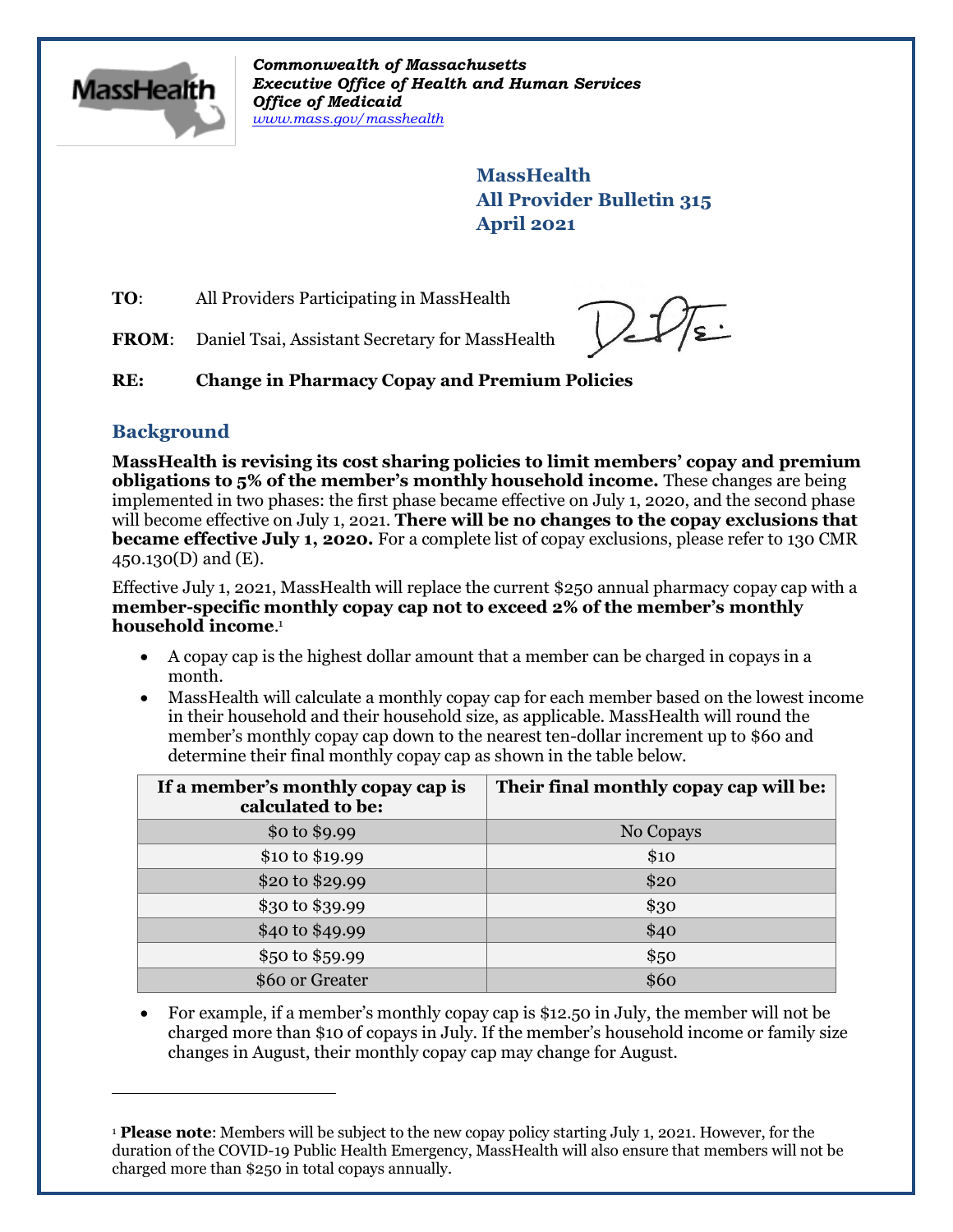**MassHealth All Provider Bulletin 315 April 2021 Page 2 of 5**

- If members have questions about the copay policy, they can reach the Member Customer Service Center (CSC) at (800) 841-2900, Monday through Friday between 8:00 a.m. and 5:00 p.m. For TTY, members can call (800) 497-4648 during the same hours.
- MassHealth **premiums will not exceed 3% of the member's monthly household income**, as applicable. This limit does not apply to CommonHealth members.

## **POPS Claim Response**

The Pharmacy Online Processing System (POPS) will track members' monthly copay caps and accumulated copay amounts as part of the claim response. Please note that if in the adjudication of a POPS claim a copay is applicable, the dollar amount is returned in the response field "Amount of Copay"/ 518-FI.

## **EVS Updates**

The Eligibility Verification System (EVS) on the Provider Online Service Center (POSC) will also be updated to display the new copay information as outlined below.

| <b>Message Trigger Scenario</b>                                        | <b>Business Logic</b>                                                                                                                                         | <b>Message Structure</b>                                                                                                                                                                                                                         |
|------------------------------------------------------------------------|---------------------------------------------------------------------------------------------------------------------------------------------------------------|--------------------------------------------------------------------------------------------------------------------------------------------------------------------------------------------------------------------------------------------------|
| <b>Member has met</b><br>pharmacy copay cap for<br>the Tracking Period | <b>Accumulated Pharmacy</b><br>Copays for the current<br>Tracking Period is greater than<br>or equal to the Pharmacy<br>Copay Cap for the Tracking<br>Period. | Member has met the pharmacy<br>copay cap for the month of<br>[MM/CCYY]                                                                                                                                                                           |
| Member is exempt from<br>pharmacy copay                                | Member is exempt from<br>pharmacy Copays for the<br>current Tracking Period due to<br>a categorical exclusion                                                 | Member is exempt from<br>pharmacy copays for the<br>month of [MM/CCYY]                                                                                                                                                                           |
| <b>Always show on Copay</b><br>Panel                                   | The message is shown every<br>time user accesses a screen                                                                                                     | Copays apply only to drugs<br>dispensed at pharmacies. All<br>applicable copay amount(s)<br>will be identified on the<br>pharmacy provider's claim<br>remittance. For a list of copay-<br>exempt members and drugs,<br>refer to 130 CMR 450.130. |

## **Notifications of These Changes**

Beginning in May 2021, MassHealth will send a notice to members explaining these changes and notifying members of their initial monthly copay cap. Starting July 1, 2021, MassHealth will send a notice to members whenever their monthly copay cap changes or whenever they meet their current monthly copay cap. Copies of these member notices are attached to this bulletin.

Pharmacies will also receive this information in a Pharmacy Facts closer to the July 1, 2021, implementation date.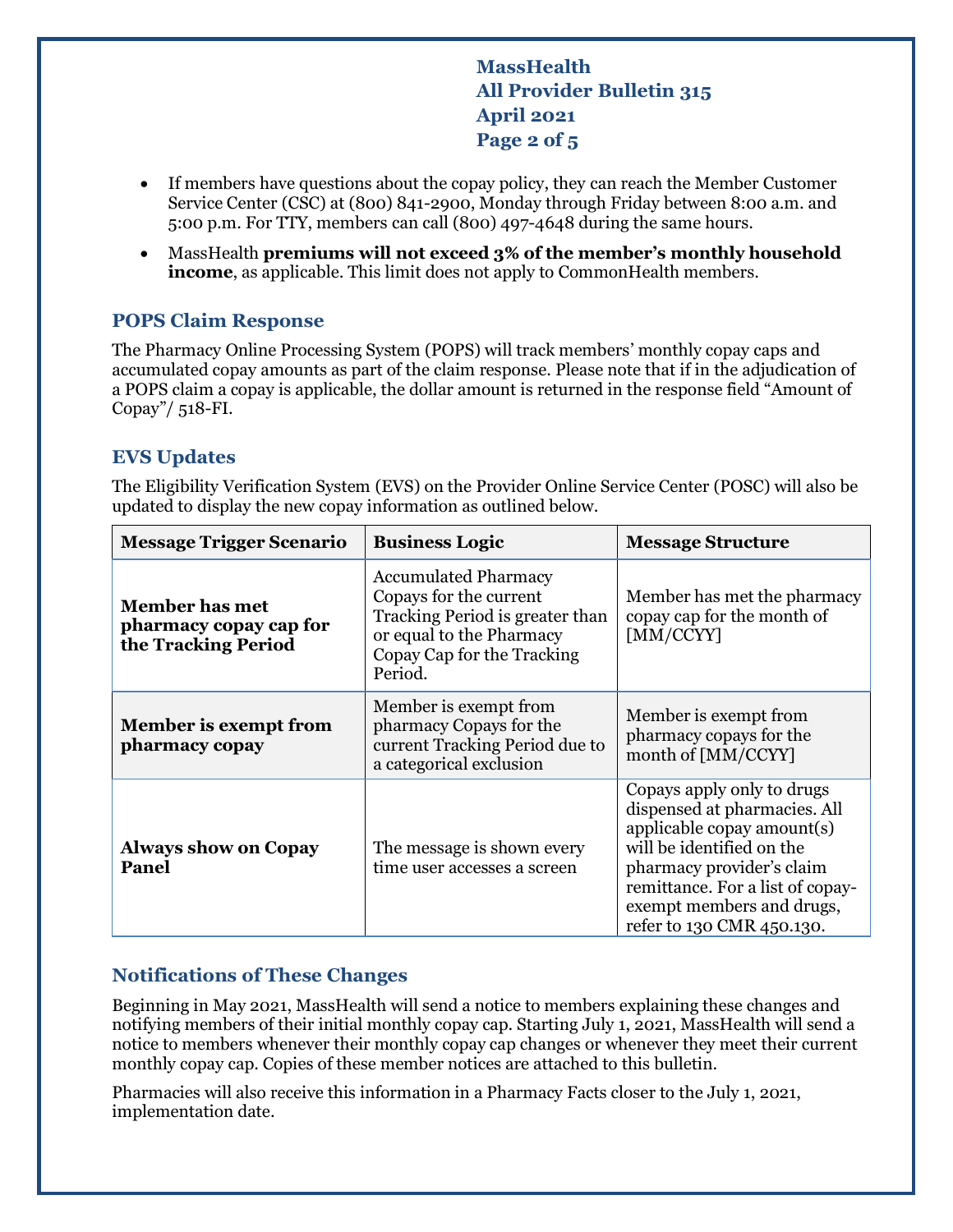**MassHealth All Provider Bulletin 315 April 2021 Page 3 of 5**

## **Trading Partner Testing**

On July 1, 2021, MassHealth will also implement minor changes to the HIPAA Health Care Benefit Inquiry and Response (270/271) transaction to provide information about the member's copay status. The change is limited to the electronic eligibility response (271) file only. The 271 response will include additional information (EB01, 02 03, 06, 07) in Loop 2110C – Subscriber Eligibility or Benefit Information.

MassHealth began communicating the minor changes within the 270/271 transaction to providers in January 2021. All providers and trading partners (clearinghouse, billing intermediary, software vendor) who send and receive 270/271 electronic HIPAA transactions should evaluate the changes outlined in the MassHealth Companion Guide at [www.mass.gov/lists/masshealth-hipaa](https://www.mass.gov/lists/masshealth-hipaa-companion-guides)[companion-guides](https://www.mass.gov/lists/masshealth-hipaa-companion-guides) to ensure that their systems can accept the additional information within that Loop.

MassHealth initiated Trading Partner Testing (TPT) of this minor modification in April with a designated set of trading partners.

Providers that have any questions related to the 270/271 changes should contact MassHealth Customer Service Center's EDI team at <u>edi</u>@mahealth.net or (800) 841-2900 (Press 2, 3, 1, 1 to reach EDI).

## **MassHealth Website**

This bulletin is available on the MassHealth [All Provider bulletins](https://www.mass.gov/lists/all-provider-bulletins) page.

To sign up to receive email alerts when MassHealth issues new bulletins and transmittal letters, send a blank email to [join-masshealth-provider-pubs@listserv.state.ma.us.](mailto:join-masshealth-provider-pubs@listserv.state.ma.us) No text in the body or subject line is needed.

## **Questions**

#### **Pharmacy Providers**

Pharmacy providers who have any questions regarding Pharmacy Billing and Claims should contact the MassHealth Pharmacy Technical Help Desk at (866) 246-8503.

Pharmacy providers who have any other questions about the information in this bulletin, or member eligibility, should contact the MassHealth Customer Service Center at (800) 841- 2900, Monday through Friday between 8:00 a.m. and 5:00 p.m. For TTY, call (800) 497- 4648 during the same hours.

#### **Long-Term Services and Supports Providers**

If you have any questions about the information in this bulletin, please contact MassHealth Long Term Services and Supports (LTSS) Provider Service Center at (844) 368-5184, or email your inquiry to [support@masshealthltss.com.](mailto:support@masshealthltss.comt)

## **All Other Providers**

If you have any questions about the information in this bulletin, please contact the MassHealth Customer Service Center at (800) 841-2900, TTY: (800) 497-4648, or email your inquiry to [providersupport@mahealth.net.](mailto:providersupport@mahealth.net)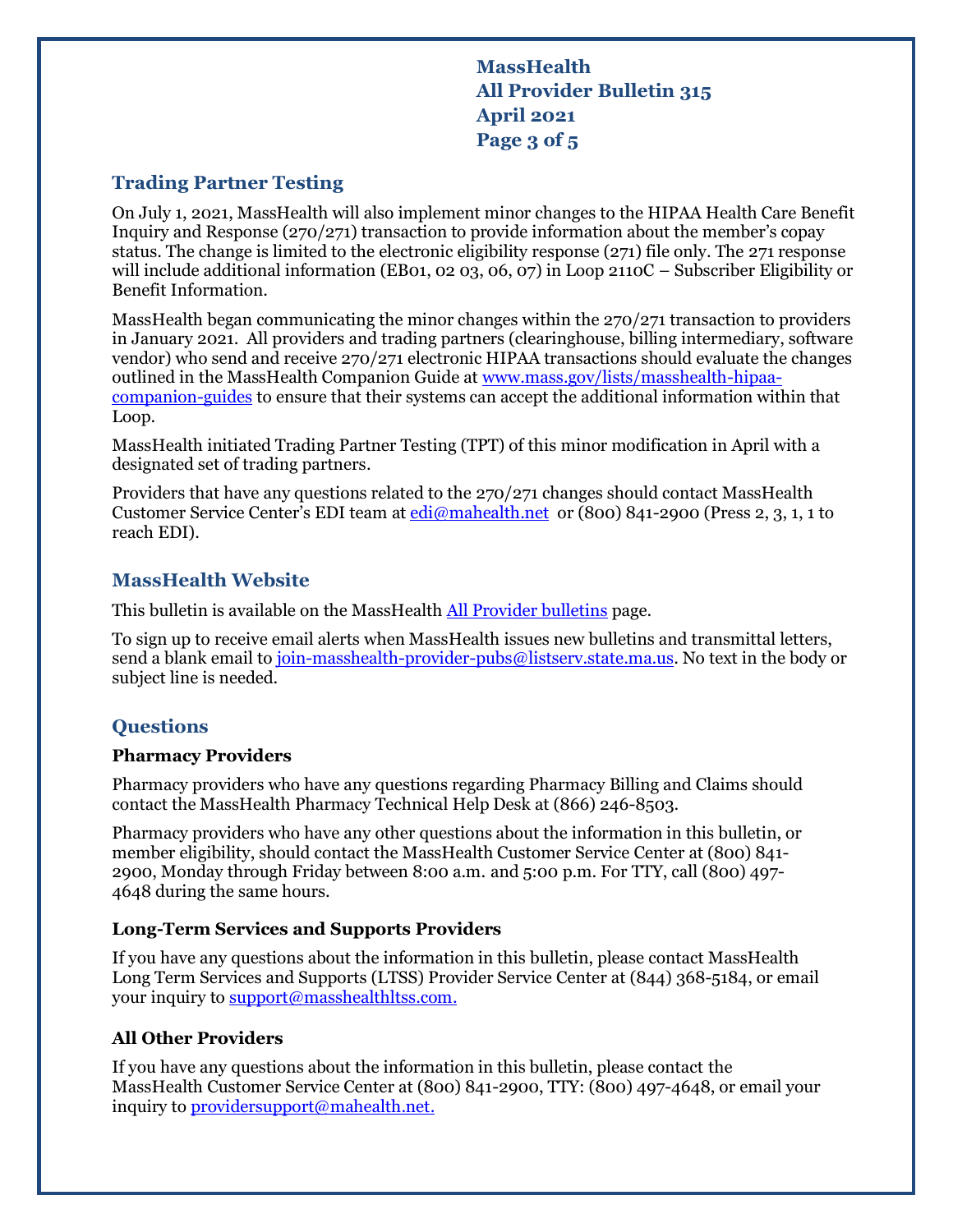**MassHealth All Provider Bulletin 315 April 2021 Page 4 of 5**



*Commonwealth of Massachusetts* **Copay Cap Notice** *Executive Office of Health and Human Services [www.mass.gov/masshealth](http://www.mass.gov/masshealth)*

«FIRSTNAME» «LASTNAME» «DATE»

## «STREET1» «STREET2» «CITY», MA «ZIP»

## **IMPORTANT INFORMATION ABOUT YOUR MASSHEALTH COPAY**

#### **THIS IS NOT A BILL**

MassHealth ID: «MASSHEALTHIDNUMBER»

Dear «FIRSTNAME» «LASTNAME»:

**Based on your MassHealth eligibility, your monthly copay cap is «dollar amount», beginning «MM/DD/YYYY».** A copay is the amount that a member pays the pharmacy out-of-pocket for drugs covered by MassHealth. MassHealth members pay copays for drugs unless there's an exclusion. MassHealth members who have copays also have a monthly copay cap. A monthly copay cap is the most that you have to pay in copays each month. If you reach your copay cap in a calendar month, you will not have to pay copays for the rest of the month. We will send you another letter if you reach the copay cap in any month. Our system should automatically stop charging you copays for the rest of that month once you hit your cap.

Your copay cap will start over on the first day of each month. Your copay cap will stay the same unless you have a change in your situation, such as income or family size, or if you meet an exclusion. You must report any changes to MassHealth within **10 days** of a change or as soon as possible. If MassHealth determines that your copay cap changes, we will send another letter to let you know the new amount and start date.

You can ask for a fair hearing if you do not agree with your copay cap. Read *How to Ask for a Fair Hearing* that came with this letter.

If you have any questions about this letter, or for more information, please visit [http://www.mass.gov/masshealth.](http://http/www.mass.gov/masshealth) You can also read the MassHealth Member Booklet or Senior Guide to Health Care Coverage. For a full list of copay amounts, types of members and drugs excluded from copays, and other copay policies, visit [www.mass.gov/service](file:///C:/Users/acollas/AppData/Local/Microsoft/Windows/INetCache/Content.Outlook/JZ3TR2RX/www.mass.gov/service-details/covered-services)[details/covered-services](file:///C:/Users/acollas/AppData/Local/Microsoft/Windows/INetCache/Content.Outlook/JZ3TR2RX/www.mass.gov/service-details/covered-services). For additional services or questions, call us at (800) 841-2900 (TTY: ( 800) 497-4648)Monday through Friday, between 8:00 a.m. and 5:00 p.m.

Sincerely,

MassHealth